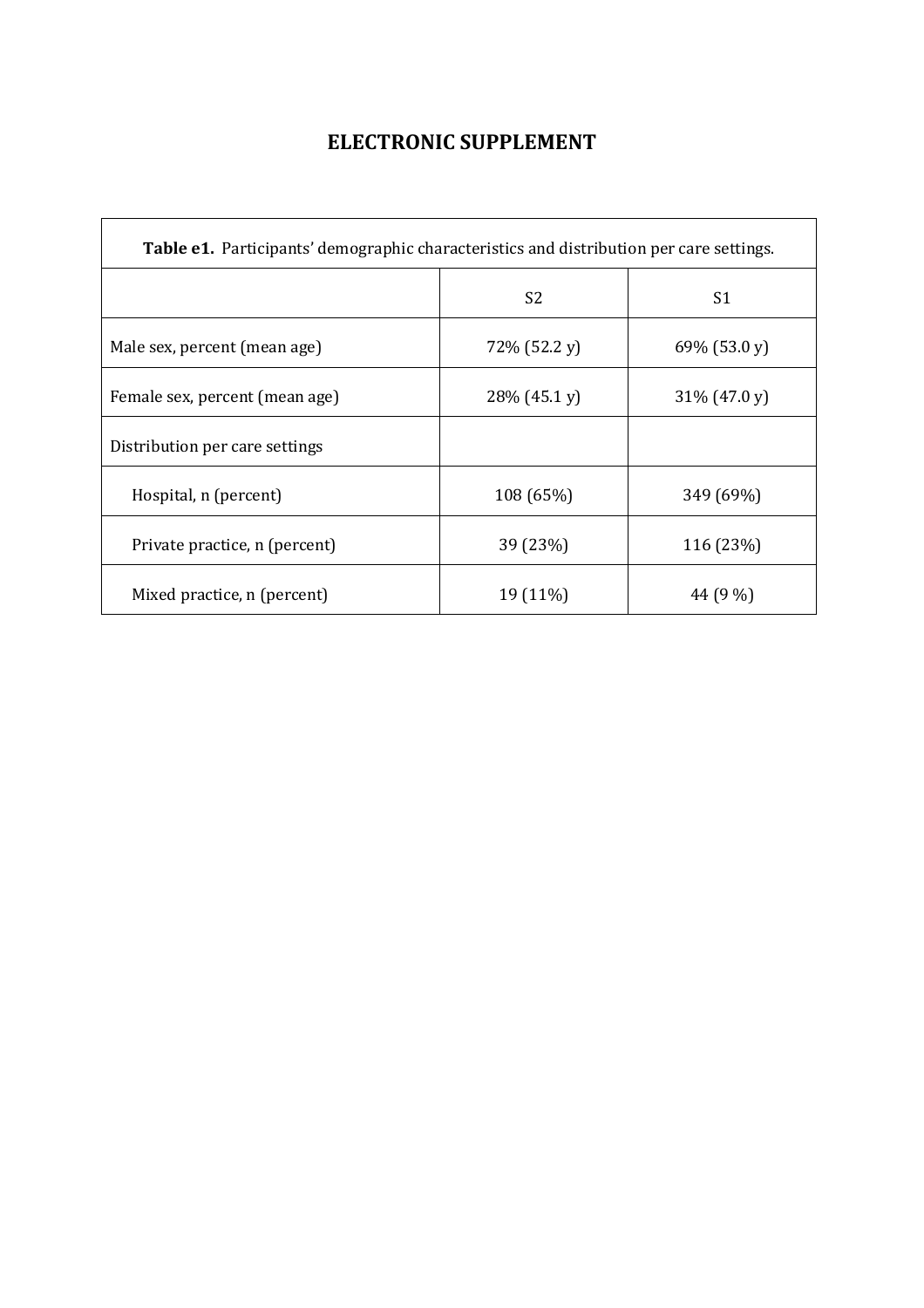## **ELECTRONIC SUPPLEMENT (continued)**

| Table e2. Number of IPF patients followed per type of physician practice.        |                |           |                         |                   |                              |                   |  |  |  |
|----------------------------------------------------------------------------------|----------------|-----------|-------------------------|-------------------|------------------------------|-------------------|--|--|--|
| Type of physician practice                                                       |                | RC/CC     | University<br>hospitals | General hospitals | Private or mixed<br>practice | All practices     |  |  |  |
| Number of IPF patients<br>currently followed                                     | S <sub>2</sub> | 527 (28%) | 561 (29%)               | 326 (17%)         | 507 (26%)                    | 1921<br>$(100\%)$ |  |  |  |
|                                                                                  | S <sub>1</sub> | 556 (12%) | 1112 (24%)              | 1877 (40%)        | 1135 (24%)                   | 4680 (100%)       |  |  |  |
| Mean number of IPF patients<br>currently followed per<br>centre                  | S <sub>2</sub> | 53        | 33                      | 14                | 9                            | <b>NA</b>         |  |  |  |
|                                                                                  | S <sub>1</sub> | 56        | 25                      | 8                 | 7                            | <b>NA</b>         |  |  |  |
| Proportion of IPF patients<br>followed with mild to<br>moderately severe disease | S <sub>2</sub> | 332 (63%) | 286 (51%)               | 170 (52%)         | 274 (54%)                    | 1062 (58%)*       |  |  |  |
|                                                                                  | S <sub>1</sub> | 261 (47%) | 600 (54%)               | 1070 (57%)        | 726 (64%)                    | 2657 (58%)*       |  |  |  |
| Number of IPF patients seen<br>per year                                          | S <sub>2</sub> | 235       | 275                     | 166               | 212                          | <b>NA</b>         |  |  |  |
|                                                                                  | S <sub>1</sub> | 286       | 454                     | 966               | 665                          | <b>NA</b>         |  |  |  |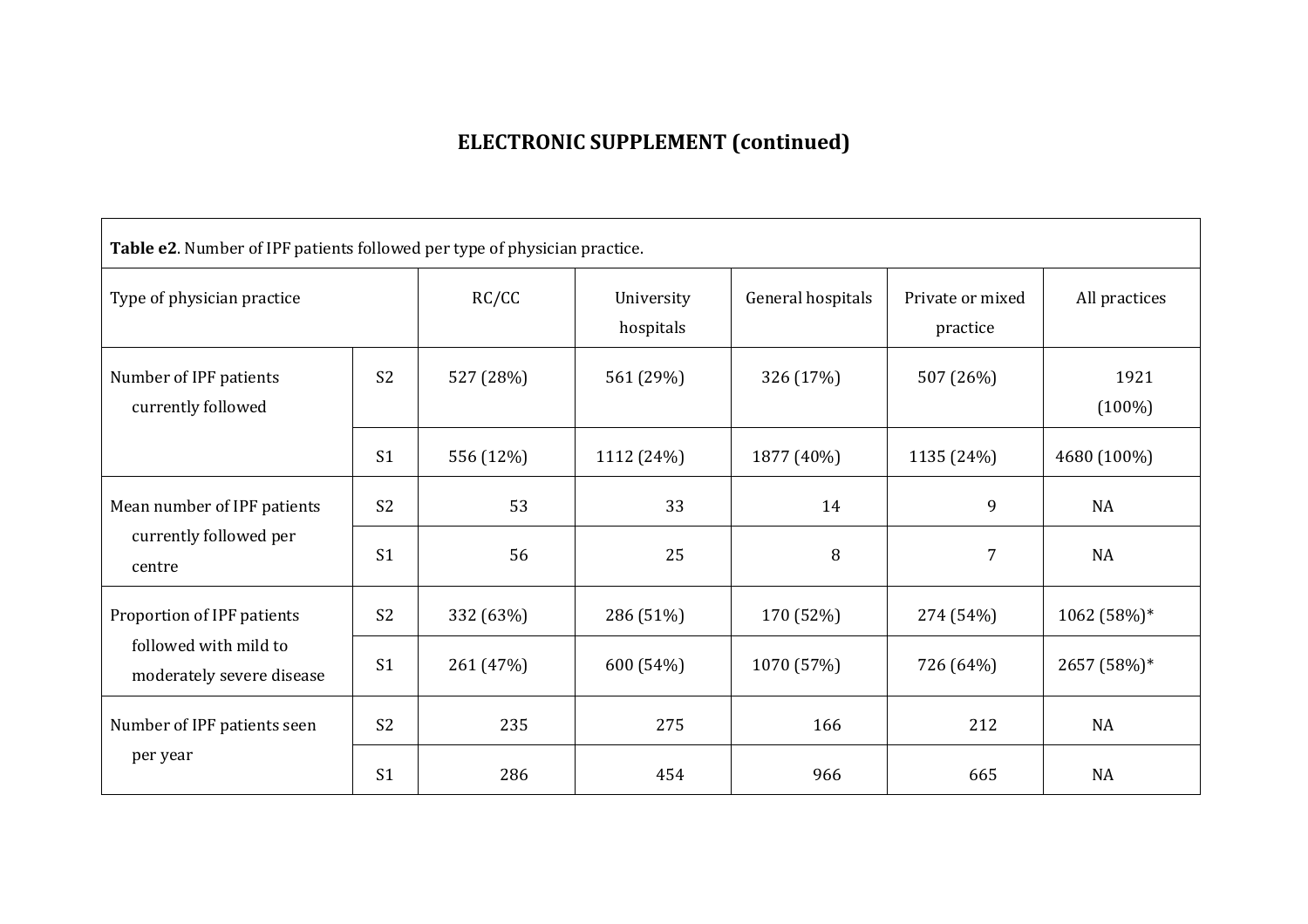| Mean number of IPF patients           | S <sub>2</sub> | 24        | 16        |           | 4          | <b>NA</b> |
|---------------------------------------|----------------|-----------|-----------|-----------|------------|-----------|
| seen per year per centre              | S <sub>1</sub> | 28,6      | 10,6      | 7,5       | 4,2        | <b>NA</b> |
| Direct recruitement of patients       | S <sub>2</sub> | 65 (20%)  | 78 (27%)  | 205 (62%) | 324 (100%) | <b>NA</b> |
| with mild to moderate IPF<br>per year | S <sub>1</sub> | 110 (42%) | 329 (55%) | 687 (64%) | 727 (100%) | <b>NA</b> |

Abbreviations: RC/CC, Reference Centre/Competence Centre; S1, first survey; S2, second survey; NA, non applicable.

Comments: Compared with S1, the mean number of IPF patients followed per centre was comparable in the RC/CC, but increased in all the other centres, being almost double than in S1 in the general hospitals. The global proportion of patients with mild-to-moderate IPF was 58% in both surveys. Considered per type of care setting, this proportion increased in the RC/CC, tended to remain stable in the university and general hospitals and tended to decrease in private or mixed practices. The proportion of patients with mild to moderate IPF that were directly recruited per year (seen for the first time by a pulmonologist) decreased by half in the RC/CC and in the university hospitals but remained unchanged in the general hospitals.